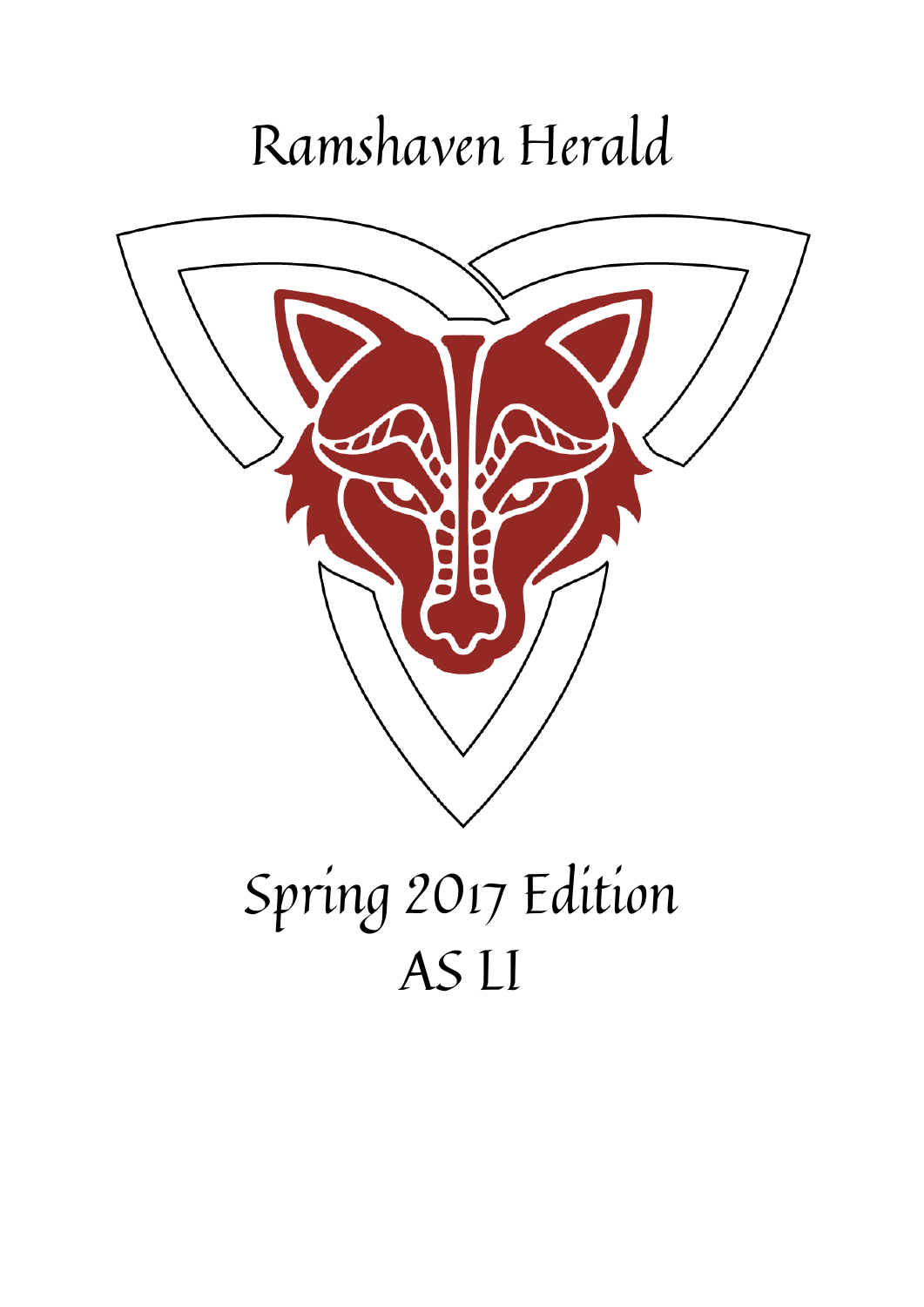### **From the quill of the Chronicler**

Welcome to the Spring 2017 edition of the Herald!

First, and foremost, is the exciting news that Penn and Lucia de Moranza were the successful candidates to become the Baronia successors. Wassail and congratulations to their new Excellencies!

In this issue, we have a guest contributor in our new Green Mantle Herald, Rylyn Buchanan, who took over the role from Nicolaa earlier this year.

As the summer event season gears up, we have the first camping event soon in FoOL X, and it promises to be an amazing experience!

Thank you for reading!

Photo credits: Front page - Ealdormere Graphics page (http://www.ealdormere.ca/graphics.html)

This is the Spring Issue 2017 of the Ramshaven Herald, a publication of the Barony of Ramshaven of the Society for Creative Anachronism, Inc. (SCA, Inc.). The Ramshaven Herald is available from Steve Onotsky, ramshavenchronicler@gmail.com.

It is not a corporate publication of SCA, Inc., and does not delineate SCA, Inc. policies.

Copyright 2017 Society for Creative Anachronism, Inc. For information on reprinting photographs, articles or artwork from this publication, please contact the Chronicler, who will assist you in contacting the original creator of the piece. Please respect the legal rights of our contributors.

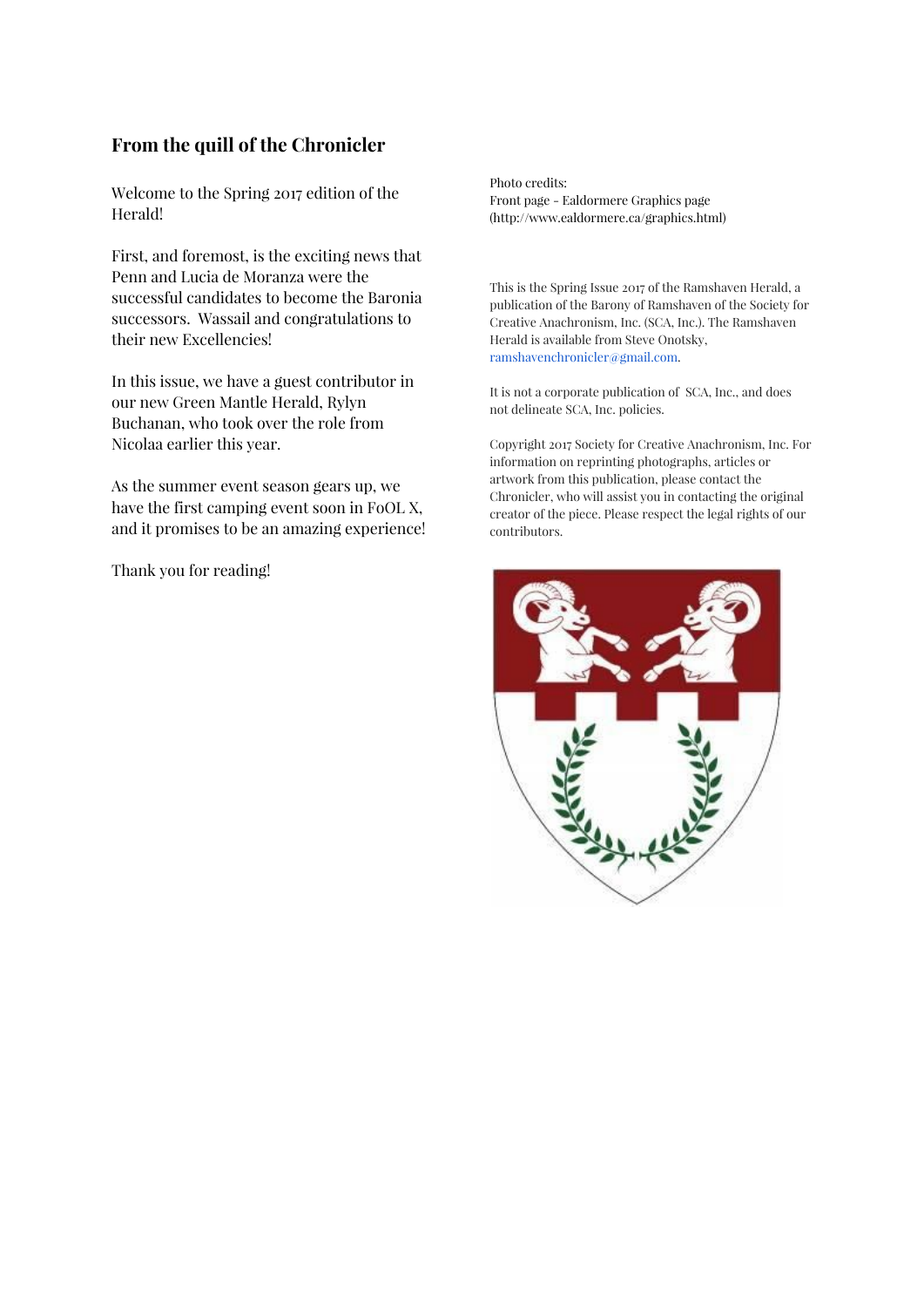## **Green Mantle Herald - What Does It Mean?**

*By Her Grace, Rylyn Buchanan*

Greeting one and all, my name is Rylyn Buchanan and I am the new Green Mantle Herald. What is Green Mantle you may ask; well Green Mantle is the head of the submission team. Those are the people that help to get everyone their names, devices, or badges official registered. With the help of the new Buccina Herald, Mistress Nicolaa, we hope to continue to host Heraldic Consultation tables at Major events, like Crowns and Coronations. This is a great place for people to get help with a name or device, if you don't have a local herald; and for newer Heralds to get some experience with doing consults.

The question I get asked, a lot, is what is the submissions process or What happens once I do a consult with a Herald?

First and foremost; the person must pay Green Mantle Herald \$8 per item; name, device, or badge.

Once that is done, Green Mantle puts together an Internal Letter of Intent and places it on OSCAR; the Online System for Commentary and Response. Which can be found at: [https://oscar.sca.org/](https://l.facebook.com/l.php?u=https%3A%2F%2Foscar.sca.org%2F&h=ATM5q4y4zheFQGEg65AWLQHwxsXF9Nxw_Q1InUl9O-ysKyVie5HO_VVqswi33T0lqjo6NA3fkI1xVkKyINBL5AaaWb5SUtLUn-ckPfj_uNOMZEJ9vHSmWMXAMbIQ53hyUaqcvQ)

(Click on KLoI and then Ealdormere to see our most recent letter of intent)

That letter is open to be commented on for about a month. On the 3rd Monday of the month at 7:30, we hold a meeting via Google Hangouts to discuss the letter. Anyone is welcome to join us! Based on the comments on OSCAR and the feedback at the meeting; Green Mantle makes the decision as to what will go forward and what will be returned for further work.

Green Mantle then takes whatever is going forward and turns it into an External or Laurel letter.

(Click on LoI's to see Ealdormere's)

These external letters get commented on by a LARGE audience of heralds from all over the Known World. That letter is open for comments for two months. Once the commentary is closed, the Laurel Sovereign of Arms (head of the Heralds in the SCA), Pelican Sovereign of Arms (head of names submissions), and Wreath Sovereign of Arms (head of armoury); hold a meeting and make a decision, based on the feedback of the meetings and the comments on OSCAR, as to whether to register an item or not.

Those decisions get written down, typed up, and then proofread.It takes about month to process the couple hundred or more Society wide items.

Once that is complete, it's made into a letter and published into a LoAR; a Letter of Acceptance and Return which gets mailed to everyone on a vast mailing list, including Green Mantle and Seeblatt pursuivant.

Seeblatt, is the member of the Ealdormere submission team, that is in charge of notifying people if their item was accepted or not. Seeblatt takes our items from the LoAR and mails each individual, regardless of status, and then posts to the Kingdom those successful items.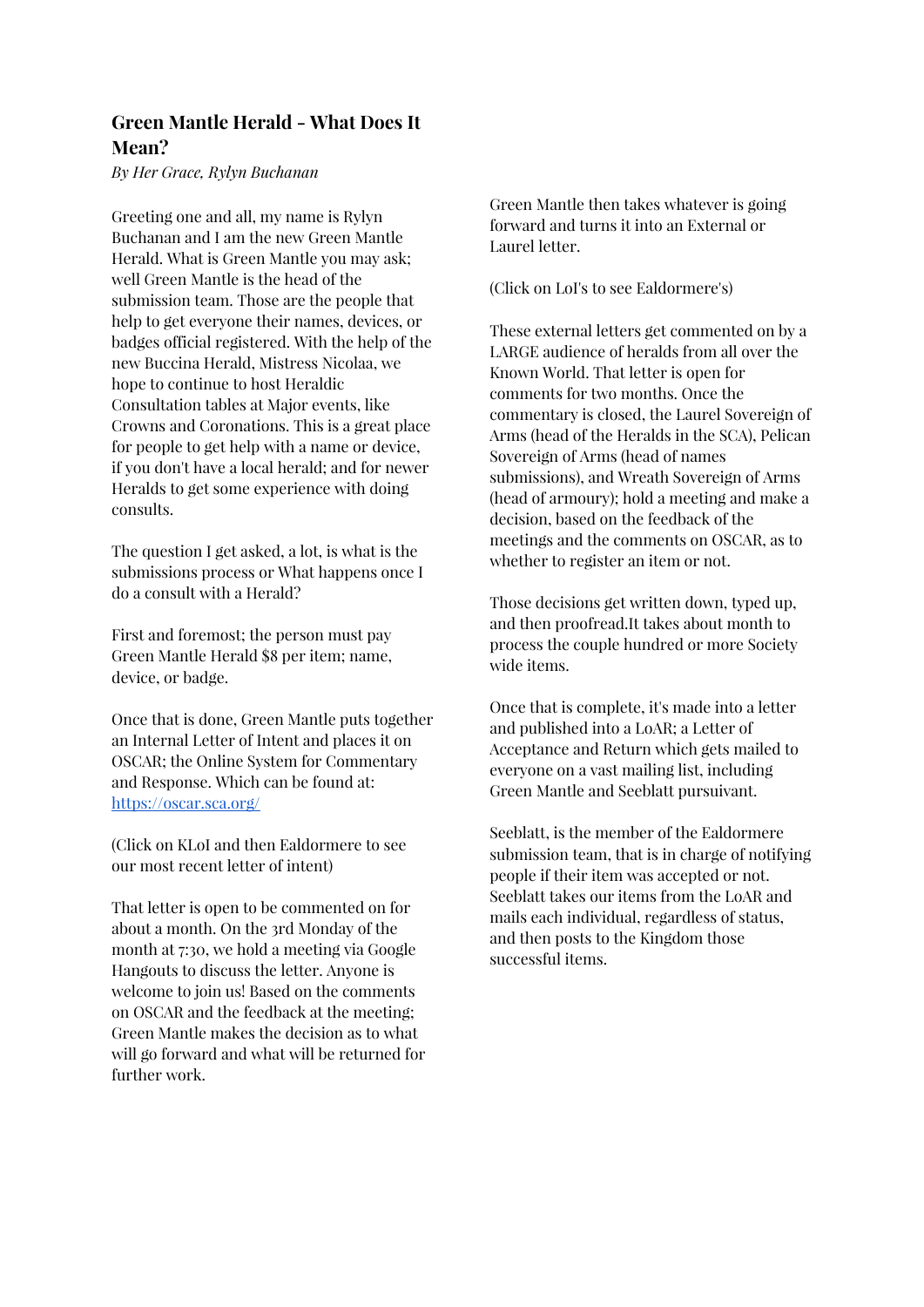## **Events (next 3 months)**

The Ealdormere events calendar is available at

http://www.ealdormere.ca/event-calendar.ht ml

#### Baronial Arts and Sciences

April 8: Ealdormere Heraldic and Scribal Symposium, hosted by Brinyau Tywynnog, Kitchener ON.

This is a call for teachers! I (Cesare) am always looking for more teachers, for more different classes. They can contact me through Facebook Messaging, or at my e-mail [cesaresalvazzi@gmail.com](mailto:cesaresalvazzi@gmail.com)

#### Baronial Events of Note

April 1 - Forward Into The Past - Bricker Academic Building, Wilfred Laurier University, Waterloo ON

April 22 - Medieval Day At The Museum - Bruce County Museum, Southampton ON

May 19-22 - Fruits Of Our Labours X - Camp Impeesa, Ayr ON

#### Kingdom Events of Note

April 22 - A Warrior's Path - hosted by Skeldergate, Lindsay ON

April 29 - Spring Coronation - hosted by Caldrithig, Greely ON

May 13 - Lady Mary Tournament - hosted by Rising Waters, St. Catharines ON

May 27 - Spring Crown Tournament - hosted by Der Wulfengau, Guelph ON

June 3 - Pikeman's Pleasure - hosted by Petra Thule, Little Britain ON

June 8 - Murder Melee - hosted by Ben Dunfirth, Binbrook ON

June 29 - War of the Trillium - hosted by Ardchreag, Orono ON